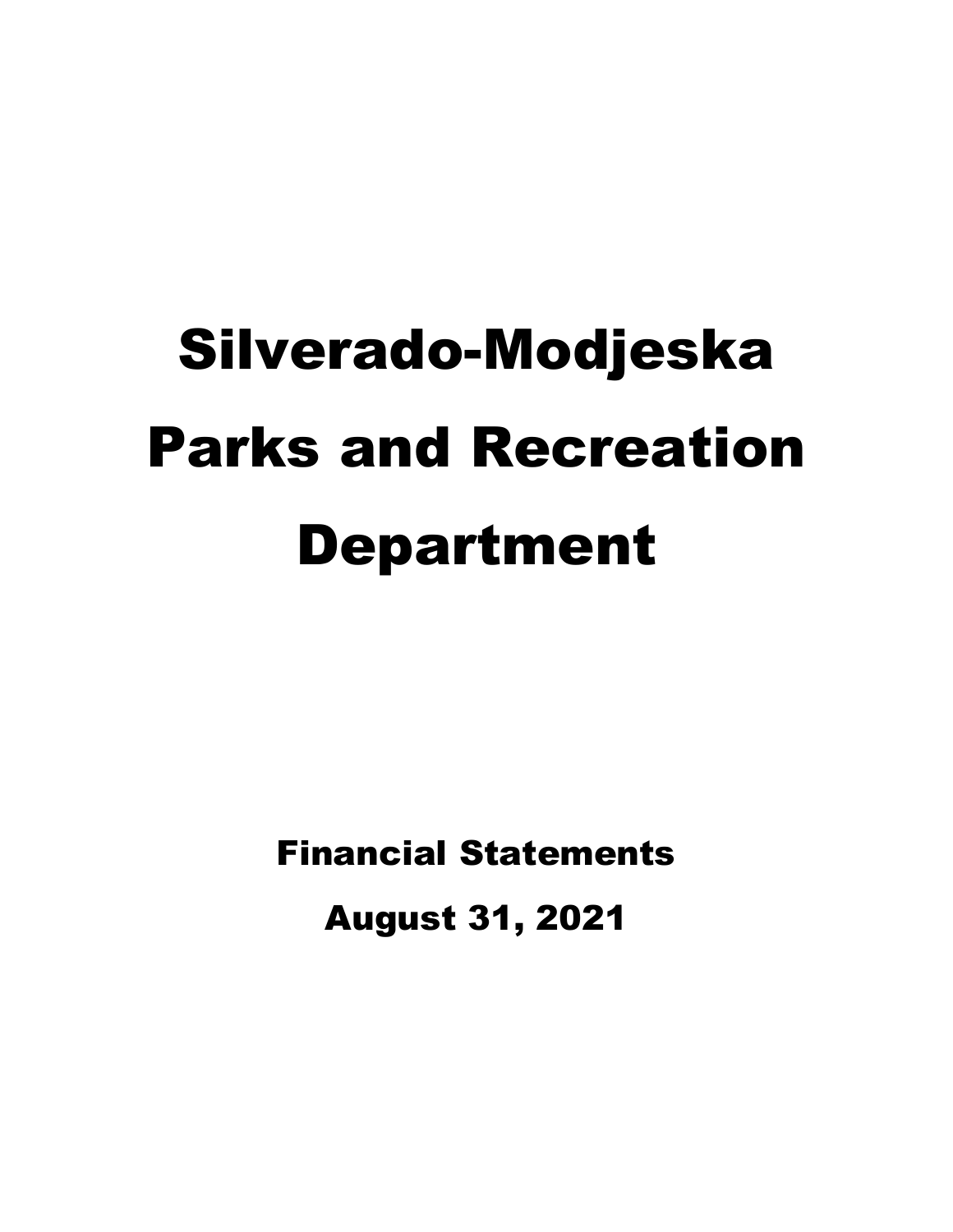## 10:53 AM Silverado Modjeska Recreation & Parks District 09/16/21 **Profit & Loss**

**Cash Basis** Cash Basis **August 2021** 

|                                                                                               | Aug 21       | Jul - Aug 21 |
|-----------------------------------------------------------------------------------------------|--------------|--------------|
| <b>Income</b><br>60000 · Recreation Program Income<br>60003 · Silverado Summer Concert Series | 0.00         | 2,520.00     |
| 60007 · Flea Market                                                                           | 0.00         | 120.00       |
| Total 60000 · Recreation Program Income                                                       | 0.00         | 2,640.00     |
| 6620 Rents and Concessions                                                                    | 300.00       | 350.00       |
| 7670 Miscellaneous Revenue                                                                    | 124.63       | 124.63       |
| 7960 Donations/Gifts                                                                          | 885.00       | 1,440.00     |
| <b>Total Income</b>                                                                           | 1,309.63     | 4,554.63     |
| <b>Expense</b>                                                                                |              |              |
| 0702 · Telephone                                                                              | 384.05       | 768.30       |
| 1100 Insurance                                                                                | 6,951.50     | 6,951.50     |
| 1300 Maintenance - Equipment                                                                  | 0.00         | 128.38       |
| 1400 · Maintenance - Bldgs & Improvs                                                          |              |              |
| 14001 · Landscaping                                                                           | 1,280.00     | 1,405.00     |
| 14004 · Janitorial                                                                            | 375.00       | 375.00       |
| 1400 · Maintenance - Bldgs & Improvs - Other                                                  | 49.56        | 49.56        |
| Total 1400 · Maintenance - Bldgs & Improvs                                                    | 1,704.56     | 1,829.56     |
| 1500 Donations                                                                                | 0.00         | 946.00       |
| 1600 Memberships                                                                              | 400.00       | 863.30       |
| 1800 Office Expense                                                                           | 15.00        | 15.00        |
| 1900 · Professional/Specialized Srvcs                                                         |              |              |
| 19002 · Legal Services                                                                        | 975.00       | 1,200.00     |
| 19005 Administrative                                                                          | 0.00         | 15.00        |
| 19006 · Bookkeeping                                                                           | 750.00       | 3,000.00     |
| 19009 Website Maintenance                                                                     | 0.00         | 62.25        |
| Total 1900 · Professional/Specialized Srvcs                                                   | 1,725.00     | 4,277.25     |
| 2800 Utilities                                                                                |              |              |
| 28001 · Electricity                                                                           | 61.63        | 137.94       |
| 28002 Waste Disposal                                                                          | 521.19       | 1,026.98     |
| 28005 Water                                                                                   | 383.49       | 789.89       |
| Total 2800 Utilities                                                                          | 966.31       | 1,954.81     |
| 50000 · Recreation Program Expense                                                            |              |              |
| 50003 · Silverado Summer Concerts                                                             | 1,114.31     | 1,474.12     |
| 50000 · Recreation Program Expense - Other                                                    | 0.00         | 946.00       |
| Total 50000 · Recreation Program Expense                                                      | 1,114.31     | 2,420.12     |
| <b>Total Expense</b>                                                                          | 13,260.73    | 20,154.22    |
| Net Income                                                                                    | $-11,951.10$ | -15,599.59   |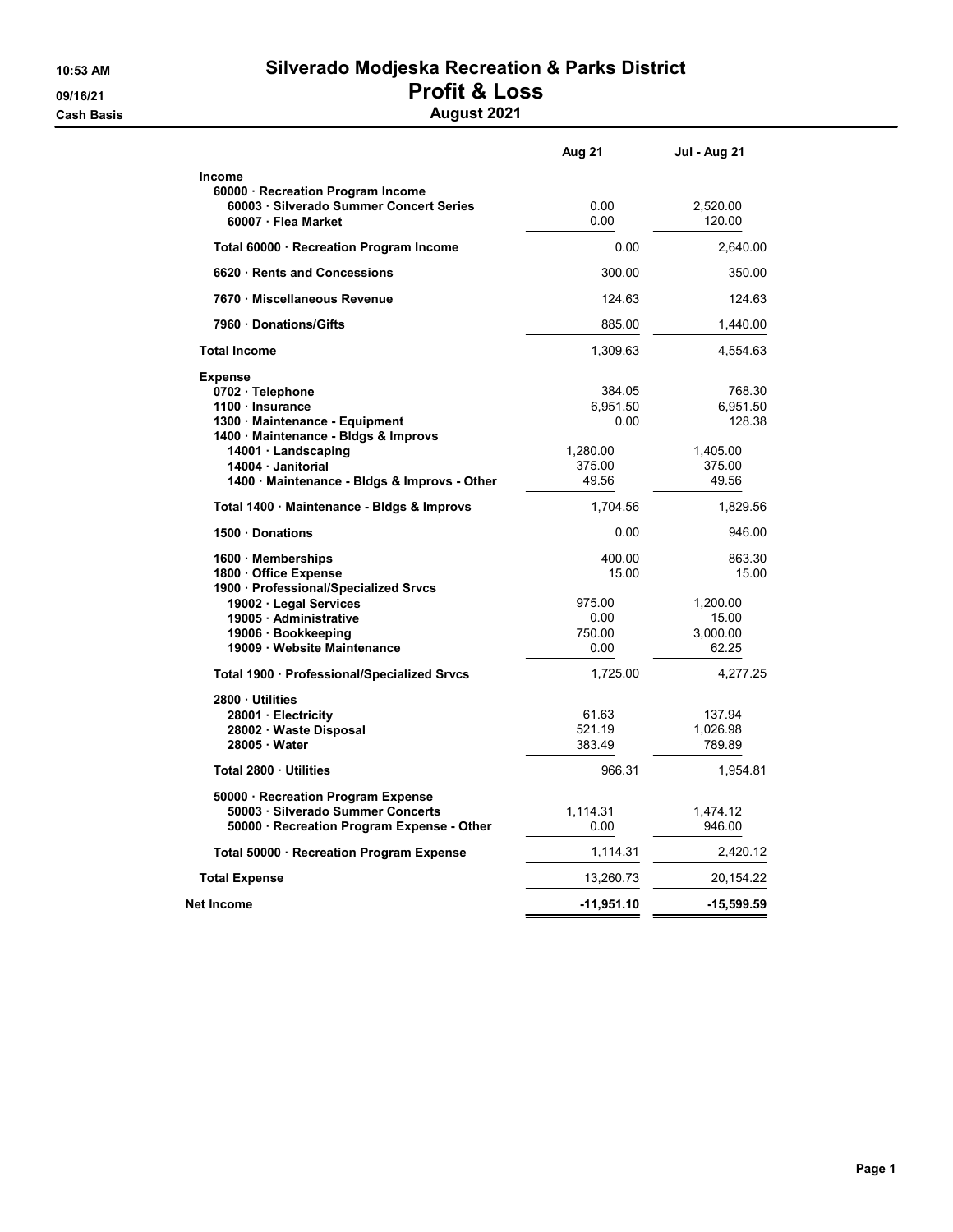#### 10:50 AM Silverado Modjeska Recreation & Parks District 09/16/21 Profit & Loss **Cash Basis July through August 2021**

|  |  | . |  |                          |  |
|--|--|---|--|--------------------------|--|
|  |  |   |  | July through August 2021 |  |

|                                                                                                                                                                                                                       | <b>Jul 21</b>                                          | Aug 21                                                    | <b>TOTAL</b>                                                |
|-----------------------------------------------------------------------------------------------------------------------------------------------------------------------------------------------------------------------|--------------------------------------------------------|-----------------------------------------------------------|-------------------------------------------------------------|
| <b>Income</b><br>60000 · Recreation Program Income<br>60003 Silverado Summer Concert Series<br>60007 · Flea Market                                                                                                    | 2,520.00<br>120.00                                     | 0.00<br>0.00                                              | 2,520.00<br>120.00                                          |
| Total 60000 · Recreation Program Income                                                                                                                                                                               | 2,640.00                                               | 0.00                                                      | 2,640.00                                                    |
| 6620 Rents and Concessions                                                                                                                                                                                            | 50.00                                                  | 300.00                                                    | 350.00                                                      |
| 7670 Miscellaneous Revenue                                                                                                                                                                                            | 0.00                                                   | 124.63                                                    | 124.63                                                      |
| 7960 Donations/Gifts                                                                                                                                                                                                  | 555.00                                                 | 885.00                                                    | 1,440.00                                                    |
| <b>Total Income</b>                                                                                                                                                                                                   | 3,245.00                                               | 1,309.63                                                  | 4,554.63                                                    |
| <b>Expense</b><br>0702 · Telephone<br>1100 Insurance<br>1300 Maintenance - Equipment<br>1400 · Maintenance - Bldgs & Improvs<br>14001 · Landscaping<br>14004 Janitorial<br>1400 Maintenance - Bldgs & Improvs - Other | 384.25<br>0.00<br>128.38<br>125.00<br>0.00<br>0.00     | 384.05<br>6,951.50<br>0.00<br>1,280.00<br>375.00<br>49.56 | 768.30<br>6,951.50<br>128.38<br>1,405.00<br>375.00<br>49.56 |
| Total 1400 · Maintenance - Bldgs & Improvs                                                                                                                                                                            | 125.00                                                 | 1,704.56                                                  | 1,829.56                                                    |
| 1500 Donations                                                                                                                                                                                                        | 946.00                                                 | 0.00                                                      | 946.00                                                      |
| 1600 Memberships<br>1800 · Office Expense<br>1900 · Professional/Specialized Srvcs<br>19002 · Legal Services<br>19005 · Administrative<br>19006 · Bookkeeping<br>19009 Website Maintenance                            | 463.30<br>0.00<br>225.00<br>15.00<br>2,250.00<br>62.25 | 400.00<br>15.00<br>975.00<br>0.00<br>750.00<br>0.00       | 863.30<br>15.00<br>1,200.00<br>15.00<br>3,000.00<br>62.25   |
| Total 1900 · Professional/Specialized Srvcs                                                                                                                                                                           | 2,552.25                                               | 1,725.00                                                  | 4,277.25                                                    |
| 2800 · Utilities<br>28001 · Electricity<br>28002 · Waste Disposal<br>28005 Water                                                                                                                                      | 76.31<br>505.79<br>406.40                              | 61.63<br>521.19<br>383.49                                 | 137.94<br>1,026.98<br>789.89                                |
| Total 2800 Utilities                                                                                                                                                                                                  | 988.50                                                 | 966.31                                                    | 1,954.81                                                    |
| 50000 · Recreation Program Expense<br>50003 · Silverado Summer Concerts<br>50000 · Recreation Program Expense - Other                                                                                                 | 359.81<br>946.00                                       | 1,114.31<br>0.00                                          | 1,474.12<br>946.00                                          |
| Total 50000 · Recreation Program Expense                                                                                                                                                                              | 1,305.81                                               | 1,114.31                                                  | 2,420.12                                                    |
| <b>Total Expense</b>                                                                                                                                                                                                  | 6,893.49                                               | 13,260.73                                                 | 20,154.22                                                   |
| Net Income                                                                                                                                                                                                            | $-3,648.49$                                            | $-11,951.10$                                              | $-15,599.59$                                                |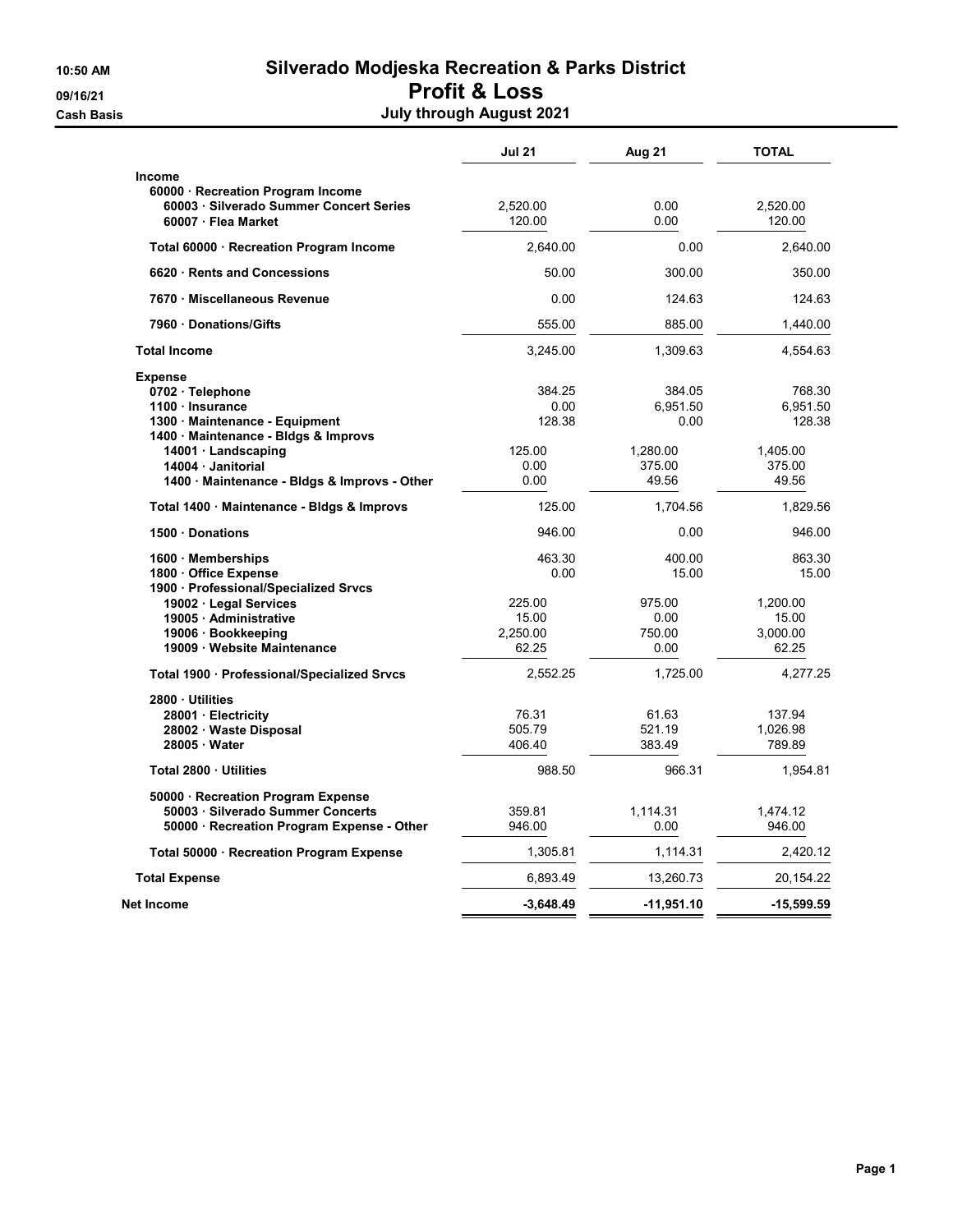#### 10:16 AM Silverado Modjeska Recreation & Parks District 09/16/21 **Balance Sheet Cash Basis** Cash Basis **As of August 31, 2021**

| <b>ASSETS</b>                                             |            |
|-----------------------------------------------------------|------------|
| <b>Current Assets</b>                                     |            |
| <b>Checking/Savings</b><br>8010 · County Checking Account | 137,088.35 |
| 8020 · BofA Rec Checking Account                          | 100,775.43 |
| <b>Total Checking/Savings</b>                             | 237,863.78 |
| <b>Other Current Assets</b>                               |            |
| 8250 · Interest Receivable                                | 125.67     |
| <b>Total Other Current Assets</b>                         | 125.67     |
| <b>Total Current Assets</b>                               | 237,989.45 |
| <b>Other Assets</b>                                       |            |
| 8211 Interfund Receivable                                 |            |
| 82111 Loan to SCC (2nd Loan)                              | 66,447.95  |
| 8211 Interfund Receivable - Other                         | 66,048.00  |
| Total 8211 Interfund Receivable                           | 132,495.95 |
| <b>Total Other Assets</b>                                 | 132,495.95 |
| <b>TOTAL ASSETS</b>                                       | 370,485.40 |
| <b>LIABILITIES &amp; EQUITY</b><br>Liabilities            |            |
| <b>Current Liabilities</b><br><b>Accounts Payable</b>     |            |
| 9010 Accounts Payable                                     | $-9.16$    |
| 9025 · Stale Dated Payable                                | 50.00      |
| <b>Total Accounts Payable</b>                             | 40.84      |
| <b>Other Current Liabilities</b>                          |            |
| 9001 CAPRI Stage Repair Funds                             | 8,584.88   |
| 9120 Development Deposits                                 | 13,600.00  |
| <b>Total Other Current Liabilities</b>                    | 22,184.88  |
| <b>Total Current Liabilities</b>                          | 22,225.72  |
| <b>Total Liabilities</b>                                  | 22,225.72  |
| Equity                                                    |            |
| 3900 · Retained Earnings                                  | -5,665.15  |
| 9990 Fund Balance-Unrestricted                            | 369,524.42 |
| <b>Net Income</b>                                         | -15,599.59 |
| <b>Total Equity</b>                                       | 348,259.68 |
| TOTAL LIABILITIES & EQUITY                                | 370,485.40 |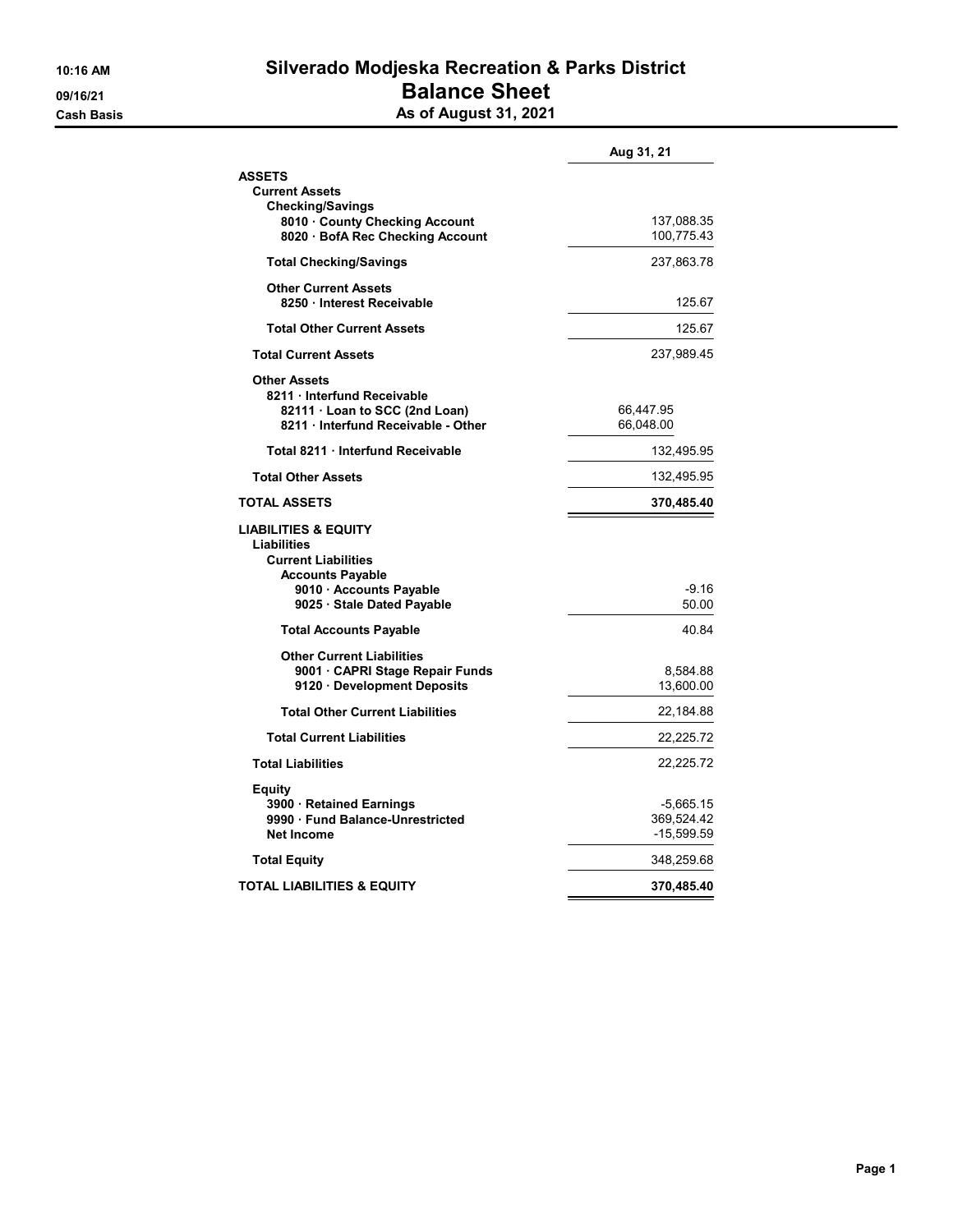### 10:59 AM Silverado Modjeska Recreation & Parks District 09/16/21 Contraction List by Vendor

August 2021

| <b>Type</b>                            | <b>Date</b> | <b>Num</b> | Memo                   | <b>Account</b>           | Clr      | <b>Split</b>          | <b>Debit</b> | Credit   |
|----------------------------------------|-------------|------------|------------------------|--------------------------|----------|-----------------------|--------------|----------|
| AT&T                                   |             |            |                        |                          |          |                       |              |          |
| Check                                  | 08/02/2021  |            | 714-649-2850           | $8020 \cdot$ BofA Rec Ch | X        | $0702 \cdot$ Telepho  |              | 99.75    |
| <b>Bank of America</b>                 |             |            |                        |                          |          |                       |              |          |
| Deposit                                | 08/31/2021  |            | SCC, 1/2 of            | $8020 \cdot$ BofA Rec Ch | X        | $7670 \cdot$ Miscella | 124.63       |          |
| <b>CAPRI</b><br><b>Bill Pmt -Check</b> | 08/15/2021  | 3443       | Fiscal Year Pr         | $8020 \cdot$ BofA Rec Ch | X        | $9010 \cdot$ Account  |              | 6,951.50 |
| <b>CARPD</b>                           |             |            |                        |                          |          |                       |              |          |
| <b>Bill Pmt -Check</b>                 | 08/15/2021  | 3445       | Fiscal Year 7/         | $8020 \cdot$ BofA Rec Ch | X.       | $9010 \cdot$ Account  |              | 400.00   |
| Chaix, Steve                           |             |            |                        |                          |          |                       |              |          |
| <b>Bill Pmt -Check</b>                 | 08/15/2021  | 3446       | July 21, 23 an         | 8020 · BofA Rec Ch       | X        | $9010 \cdot$ Account  |              | 375.00   |
| Cole & Huber, LLC                      |             |            |                        |                          |          |                       |              |          |
| Bill                                   | 08/11/2021  | 37800      | Inv 37800              | $9010 \cdot$ Accounts Pa |          | -SPLIT-               |              | 975.00   |
| <b>Bill Pmt -Check</b>                 | 08/24/2021  | 3449       | Inv 37800              | $8020 \cdot$ BofA Rec Ch | X.       | $9010 \cdot$ Account  |              | 975.00   |
| <b>Cox Communications</b>              |             |            |                        |                          |          |                       |              |          |
| Check                                  | 08/23/2021  |            | Account #001           | $8020 \cdot$ BofA Rec Ch | X        | $0702 \cdot$ Telepho  |              | 284.30   |
| <b>Irvine Ranch Water District</b>     |             |            |                        |                          |          |                       |              |          |
| Check                                  | 08/17/2021  |            | 8454810000,            | $8020 \cdot$ BofA Rec Ch | $\times$ | $28005 \cdot Water$   |              | 13.72    |
| Check                                  | 08/18/2021  |            | 7863810000,            | $8020 \cdot$ BofA Rec Ch | $\times$ | $28005 \cdot Water$   |              | 233.99   |
| Check                                  | 08/19/2021  |            | 7863810000,            | 8020 · BofA Rec Ch       | X        | $28005 \cdot Water$   |              | 135.78   |
| Morris, Julie                          |             |            |                        |                          |          |                       |              |          |
| Bill                                   | 08/20/2021  | Reim       | Out-Of-Pocke           | $9010 \cdot$ Accounts Pa |          | -SPLIT-               |              | 675.79   |
| <b>Bill Pmt -Check</b>                 | 08/26/2021  | 3450       | Out-Of-Pocke           | 8020 · BofA Rec Ch       | X.       | 9010 · Account        |              | 675.79   |
| One Counted Finch Bookkeeping          |             |            |                        |                          |          |                       |              |          |
| Bill                                   | 08/27/2021  | 2021       | <b>July Services</b>   | 9010 · Accounts Pa       |          | 19006 · Bookk         |              | 750.00   |
| <b>Bill Pmt -Check</b>                 | 08/27/2021  | 3451       | July Services          | $8020 \cdot$ BofA Rec Ch |          | $9010 \cdot$ Account  |              | 750.00   |
| Silverado Canyon Market AP             |             |            |                        |                          |          |                       |              |          |
| Bill                                   | 08/07/2021  | 7/31/2     | $50 \times$ Ice 5 lb ( | $9010 \cdot$ Accounts Pa |          | $50003 \cdot$ Silvera |              | 62.50    |
| <b>Bill Pmt -Check</b>                 | 08/07/2021  | 3442       | 50 x Ice 5 lb (        | 8020 · BofA Rec Ch       | X        | $9010 \cdot$ Account  |              | 62.50    |
| Southern California Edison             |             |            |                        |                          |          |                       |              |          |
| Check                                  | 08/24/2021  |            | 700390193052           | 8020 · BofA Rec Ch       | X        | 28001 · Electri       |              | 61.63    |
| <b>Specialized Tree Works</b>          |             |            |                        |                          |          |                       |              |          |
| Bill                                   | 08/03/2021  | 8498       | 2021 Maint S           | 9010 · Accounts Pa       |          | -SPLIT-               |              | 670.00   |
| <b>Bill Pmt -Check</b>                 | 08/15/2021  | 3444       | 2021 Maint S           | $8020 \cdot$ BofA Rec Ch | X        | $9010 \cdot$ Account  |              | 610.00   |
| <b>Bill Pmt -Check</b>                 | 08/24/2021  | 3447       | 2021 Maint S           | 8020 · BofA Rec Ch       | X.       | $9010 \cdot$ Account  |              | 670.00   |
| <b>Tom Carns</b>                       |             |            |                        |                          |          |                       |              |          |
| Bill                                   | 08/23/2021  | Reim       | Sound Equip            | 9010 · Accounts Pa       |          | -SPLIT-               |              | 376.02   |
| <b>Bill Pmt -Check</b>                 | 08/27/2021  | 3452       | Sound Equip            | 8020 · BofA Rec Ch       |          | 9010 · Account        |              | 376.02   |
| Topp, Kevin                            |             |            |                        |                          |          |                       |              |          |
| Bill                                   | 08/18/2021  | Reim       | Reim Hobby             | 9010 · Accounts Pa       |          | $1400 \cdot$ Mainten  |              | 49.56    |
| Bill                                   | 08/18/2021  |            | Reim Hobby             | $9010 \cdot$ Accounts Pa |          | $1400 \cdot$ Mainten  |              | 49.56    |
| <b>Bill Pmt -Check</b>                 | 08/24/2021  | 3448       | Reim Hobby             | 8020 · BofA Rec Ch       |          | 9010 · Account        |              | 49.56    |
| <b>Waste Management of OC</b>          |             |            |                        |                          |          |                       |              |          |
| Check                                  | 08/24/2021  |            | Modjeska               | $8020 \cdot$ BofA Rec Ch | X        | $28002 \cdot Waste$   |              | 22.65    |
| Check                                  | 08/24/2021  |            | 04300009263            | $8020 \cdot$ BofA Rec Ch | X        | 28002 · Waste         |              | 249.27   |
| Check                                  | 08/24/2021  |            | 04300009263            | 8020 · BofA Rec Ch       | X        | 28002 · Waste         |              | 249.27   |